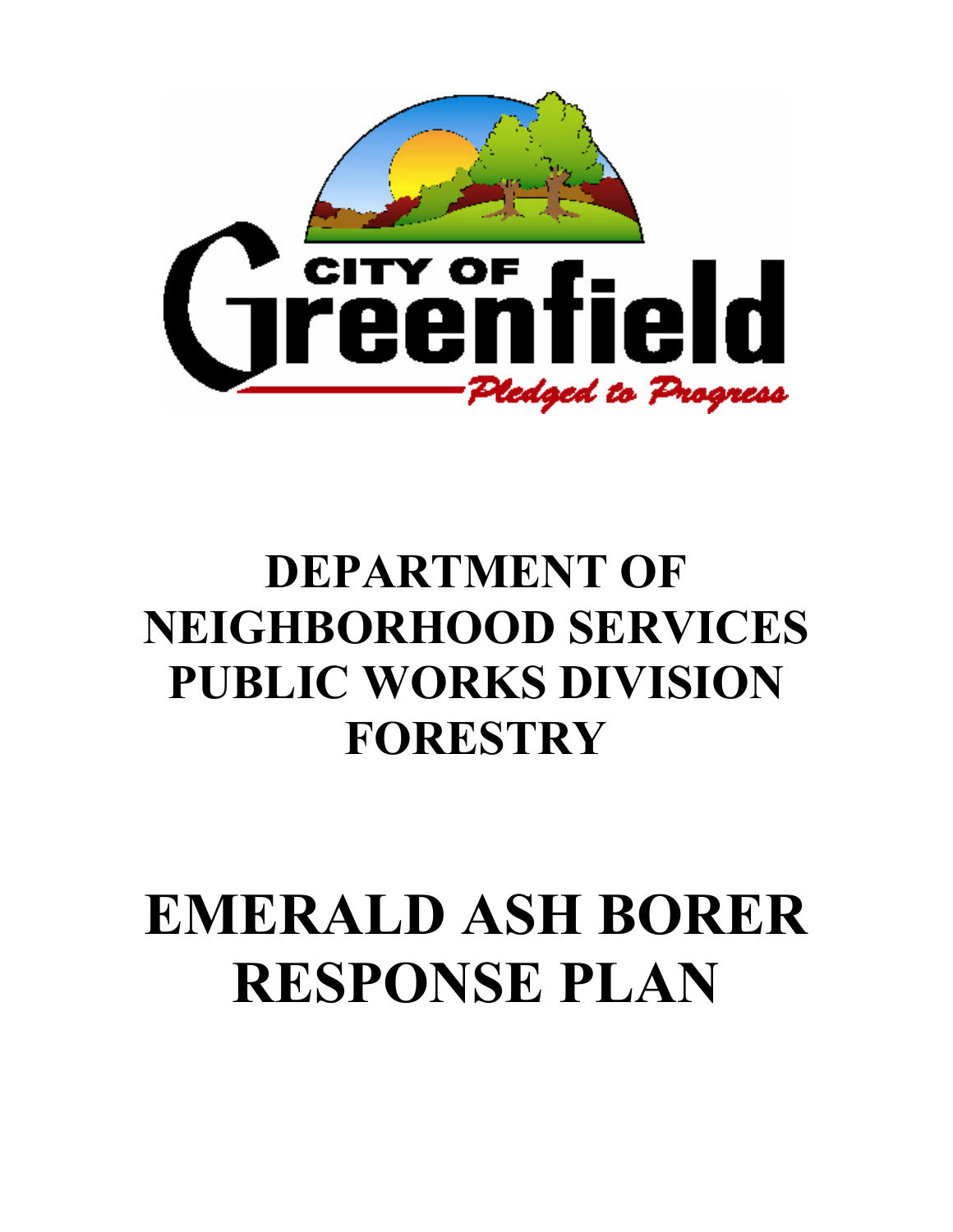This plan details a response to EAB infestations that may be found in the City of Greenfield and surrounding communities.

The plan is based on the most recent scientific studies and recommendations from key partners and multiple state and federal agencies. Updates to this plan will be made as needed and posted on the City of Greenfield website.

This plan is in a dynamic state. Progress in research and management programs and recommendations by the DATCP, DNR and the Wisconsin EAB Management Team will likely impact the City's response.

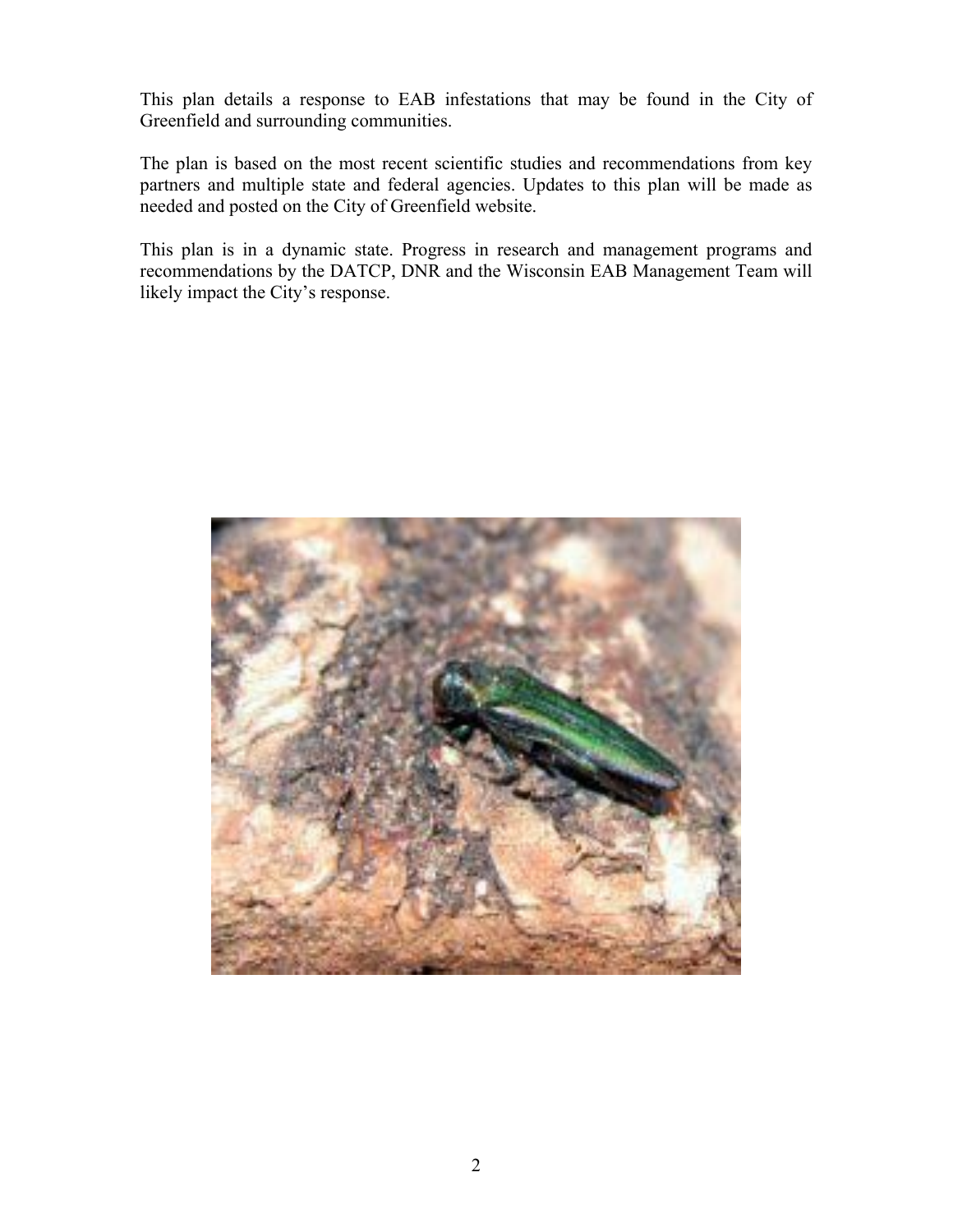## **EAB Executive summary**

The Emerald Ash Borer (EAB) is an invasive species from Asia that arrived in the United States in wood packing material. The pest was first detected in Michigan in 2002 and has subsequently spread to Canada and a number of other states including northern Illinois. The pest kills all species of North American ash trees and has killed an estimated 30 million trees to date.

When it comes to the potential devastation of EAB, there is a lot at stake in Wisconsin. There are an estimated 737 million ash in our forests and another 5 million in our communities. Although we do not have accurate information on the number of ash trees in the City, it is estimated that on average, 20 percent of the trees in Greenfield are ash species. Impacts to the City will be substantial. Similar size communities that have experienced EAB infestation have seen dramatic increases in water and energy consumption, storm water run off and flooding and the problems associated with disposal and utilization of so much wood.

On August 4, 2008 officials from the Wisconsin Department of Natural Resources and the Wisconsin Department of Agriculture, Trade and Consumer Protection confirmed the arrival of EAB in the Village of Newburg. Three days later, a second EAB find a short distance from the first site was confirmed. Within a week, EAB quarantine regulations were put in place. As recently as October 2008 EAB was found in Kenosha county.

Since it was first discovered in Detroit, Michigan in 2002, EAB has spread to nine other states and to Canada. "This continued movement, coupled with the high price tag connected to the death of infested ash trees, are reasons why communities should prepare for this destructive invasive insect." Richard Rideout Wisconsin DNR Urban forestry director said. "EAB is not a problem that belongs to any single agency or location."

The actions taken by the City of Greenfield will be guided by the DATCP, DNR and Wisconsin's EAB team. Each infestation will be individually examined and evaluated to determine the most appropriate course of action for that particular EAB find. The response to an infestation must take into account the unique circumstances surrounding the specific infestation. The State of Wisconsin and the City of Greenfield are committed to using the best available science and information about the economic, environmental and social consequences of the available options, as the basis for making appropriate management and control recommendations.

While there is much work yet to be done to fully prepare for EAB's ultimate arrival, Wisconsin is taking proactive steps to prevent EAB from arriving and to find it early, before populations become established. DATCP, DNR staff and the University of Wisconsin, along with other partners at the state and federal level, continue to work diligently on matters of early detection, regulatory safeguards and public outreach in an effort to protect and preserve the ash resource across the entire state.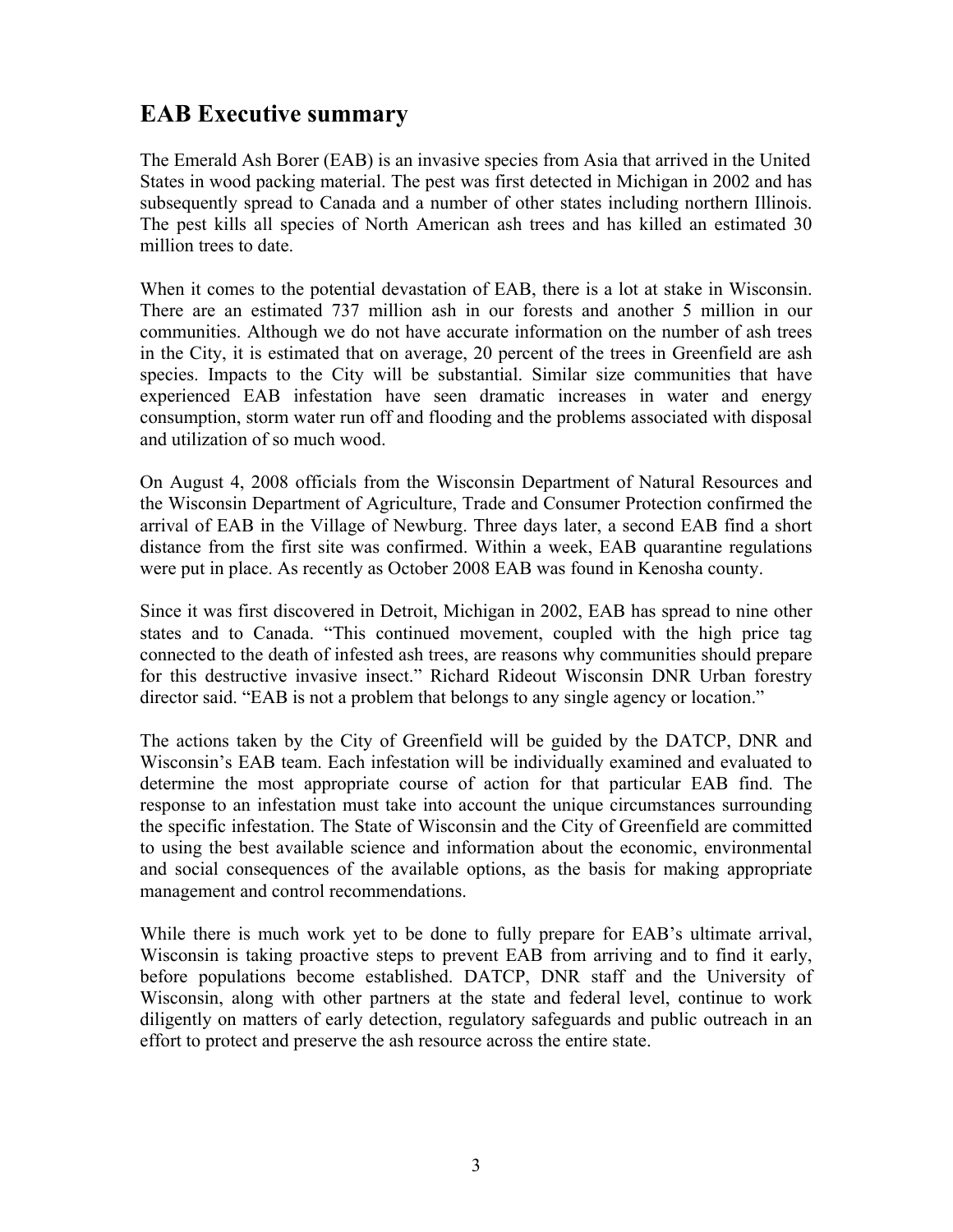## **The Response Plan**

The City of Greenfield response will be guided by and where discrepancies occur will differ to the State of Wisconsin EAB response Plan. Devised by the Wisconsin Department of Agriculture, Trade and Consumer Protection (DATCP) and the Department of Natural Resources (DNR) The plan was created with the input of the University of Wisconsin-Madison, USDA Animal and Plant Health Inspection Service – Plant Protection and Quarantine (APHIS-PPQ) and the USDA Forest Service.

## **Goal**

The goal of the Greenfield Emerald Ash Borer Program is to identify appropriate and effective response actions to be taken by the City and its residents when EAB arrives. These actions include prevention, detection, communication, regulation and management activities.

## **Objective**

The objective of the plan is to minimize the destructive effects of EAB on our ash resources. Ash trees are a prolific species well adapted to the urban environment. In Greenfield, ash trees are one of the first species to reestablish on disturbed sites. The highly adaptable ash tree has been widely planted as landscape trees in our homes and parks for decades.

## **Background**

EAB is native to Asia and appears to have been introduced on solid wood packing material to the Detroit, Michigan area sometime in the early to mid 1990s. The beetle went unnoticed for many years for a variety of reasons: EAB is small, ash often don't show symptoms in the first years they are infested, and many ash in the Detroit area were in poor heath for other reasons. EAB was finally recognized in 2002 when the borer started causing widespread death of ash in the Detroit area and across the Canadian border in Windsor, Ontario. Quarantines on nursery stock, logs, firewood and other potential vectors of EAB were instituted, but EAB had already become established in many areas and it was just a matter of time before they were detected.

In 2003, EAB was found in northwestern Ohio. Nursery stock shipped to Maryland in violation of quarantine led to its introduction in that state and in northern Virginia. Populations of the borer found in Indiana in 2004 and in Illinois in 2006 may also have become established prior to the recognition of EAB in Detroit in 2002. EAB continues to spread and, in 2007, was found in western Pennsylvania. A recent introduction in West Virginia appears to have a firewood origin.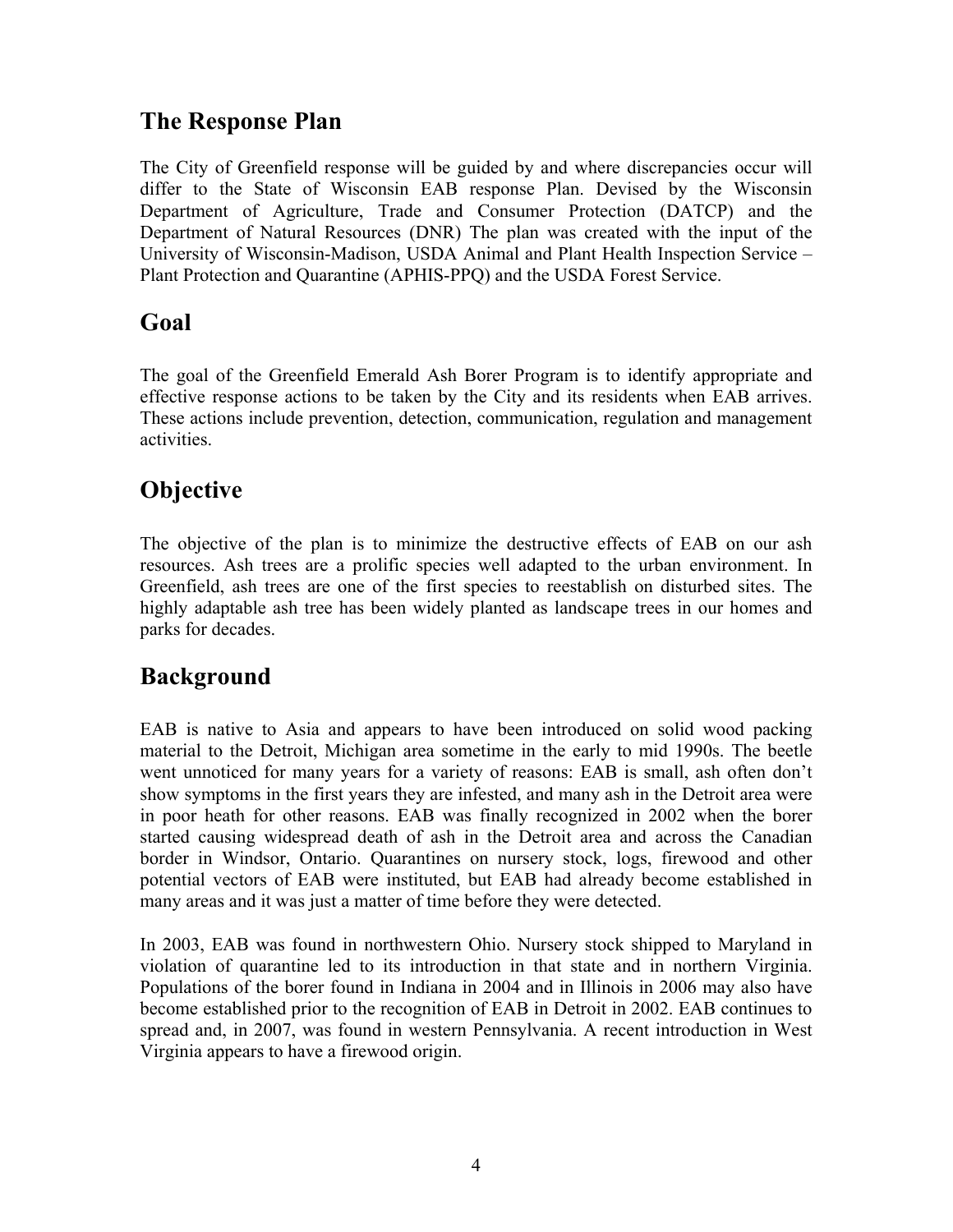In Wisconsin, DATCP and DNR have been surveying for the pest since 2004. Surveys have been done using commonly accepted delimitation strategies in counties nearest established populations and using other common techniques in areas of high risk such as campgrounds.

The City of Greenfield established a moratorium on planting all ash species and extended that moratorium to all developments in the City shortly after EAB was first identified in Michigan.

In 2008, established populations of EAB were found in Ozaukee & Washington counties. In October 2008 EAB was also found in Kenosha County however that find does not appear to be part of an established population. The Wisconsin EAB team is investigating the site to decide if county should also be under quarantine. To date, four Wisconsin counties are under quarantine to control the movement of ash trees and ash products.

## **Current Detection Activities**

The State of Wisconsin has been conducting targeted surveys of high-risk areas since 2004. Surveys include destructive sampling of girdled ash trees and deployment of the purple prism traps throughout the state.

The City of Greenfield is working to establish an accurate estimate of the ash population and its distribution in the community using information gathered from the City's right of way inventory, aerial survey maps and ground observation.

The City Forester will investigate all reports of suspect ash trees in the community and make a determination as to whether the incident warrants further investigation by state EAB officials.

Residents are encouraged to report trees that exhibit visible signs of Emerald Ash Borer infestation such as crown thinning, vertical bark splits, D-shaped exit holes, dead and dying branches, woodpecker damage and epicormic sprouts.

## **Management and Response Activities**

Once EAB is identified in the City of Greenfield or Milwaukee County, the City will assist the DATCP and the Wisconsin EAB team wherever possible.

Although most of the actual command staff will be comprised of representatives from DATCP, DNR and USDA-APHIS, the Greenfield City Forester, Tree Commission and selected DPW staff will assist as needed.

Projected early EAB management activities will include press releases, distribution of EAB literature and educational meetings available to City and County residents and interested industry personnel.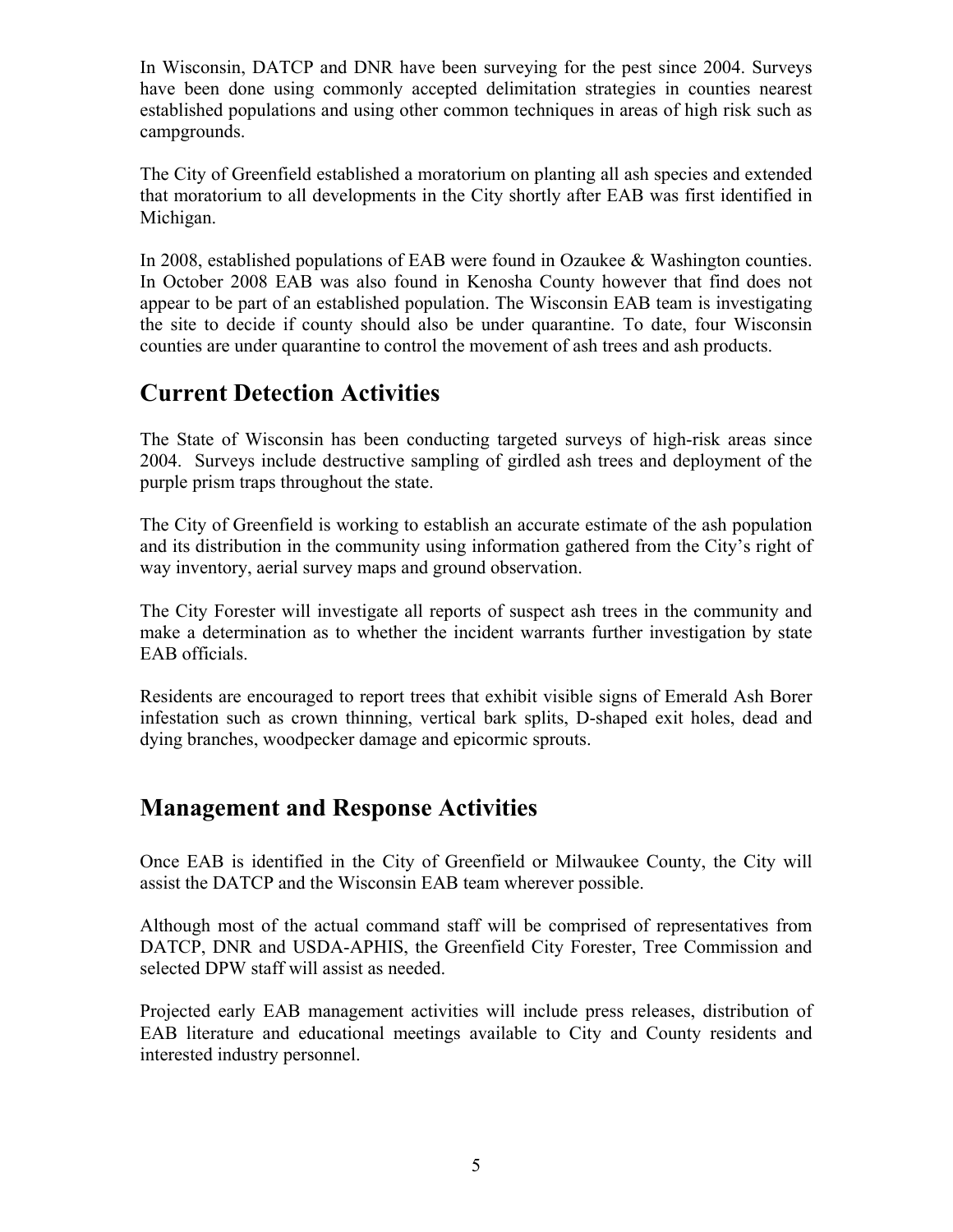The City Forester and State Command Staff will assist Greenfield residents with identification and management options of infected trees on private property.

The City of Greenfield does not endorse total ash tree eradication, unless otherwise dictated by the DATCP. Greenfield residents will be however be expected to maintain their ash trees in a safe manor and condition.

The City of Greenfield will maintain a strict policy of removal or treatment of infected park and right of way ash trees. However in some instances the City may reserve the right not to remove infected ash trees where it is deemed that such removal will cause excessive damage to remaining healthy trees or the environment and where the dying trees will not pose a hazard to the community at large.

Once EAB is found in Milwaukee County, the DATCP will likely issue a county wide quarantine to restrict the movement of EAB and infested host material.

## **Disposal and Utilization**

Ash trees killed by EAB or those taken as part of a management plan may result in a significant number of trees. As a result, one of the largest challenges in EAB management will be disposal and utilization of ash material. Because quarantine regulations restrict the movement of ash material out of quarantined areas (with some exceptions), wood utilization becomes even more difficult. These restrictions may limit the ability to use this material as commercial landscape mulch, wood pulp chips and solid wood products (lumber, railroad ties).

Given the potentially large volume of resulting wood debris, wood utilization issues are of primary concern. The state EAB task force is currently gathering information regarding the location of potential utilization assets, such as biomass fuel users, firewood processors, tree care firms, sawmills, pulp mills, mulch manufacturers, and landfills. The City of Greenfield is exploring local wood utilizations options and will weigh them against options provided by the EAB task force.

It is hoped that new markets will become available or can be developed. For example, wood chips can be used as a bulking agent for sewage sludge composting or as feedstock for creation of pyrolysis oils. Pyrolysis oils can be used as heating oil, a carrier for creosote treating, or as a feedstock for the production of various wood chemicals and wood pellets.

## **Implementing EAB Management Strategies**

Implementing one or all of the management strategies will perhaps slow, or in some cases stop, the movement of EAB. While researchers continue to develop tools to manage EAB, delaying the spread and population expansion of the insect allows more time to develop even more effective management tools. Wisconsin communities, homeowners and woodland managers and forestry professionals will need as much time as possible to implement practices that could buffer the effects of quickly losing large numbers of ash trees.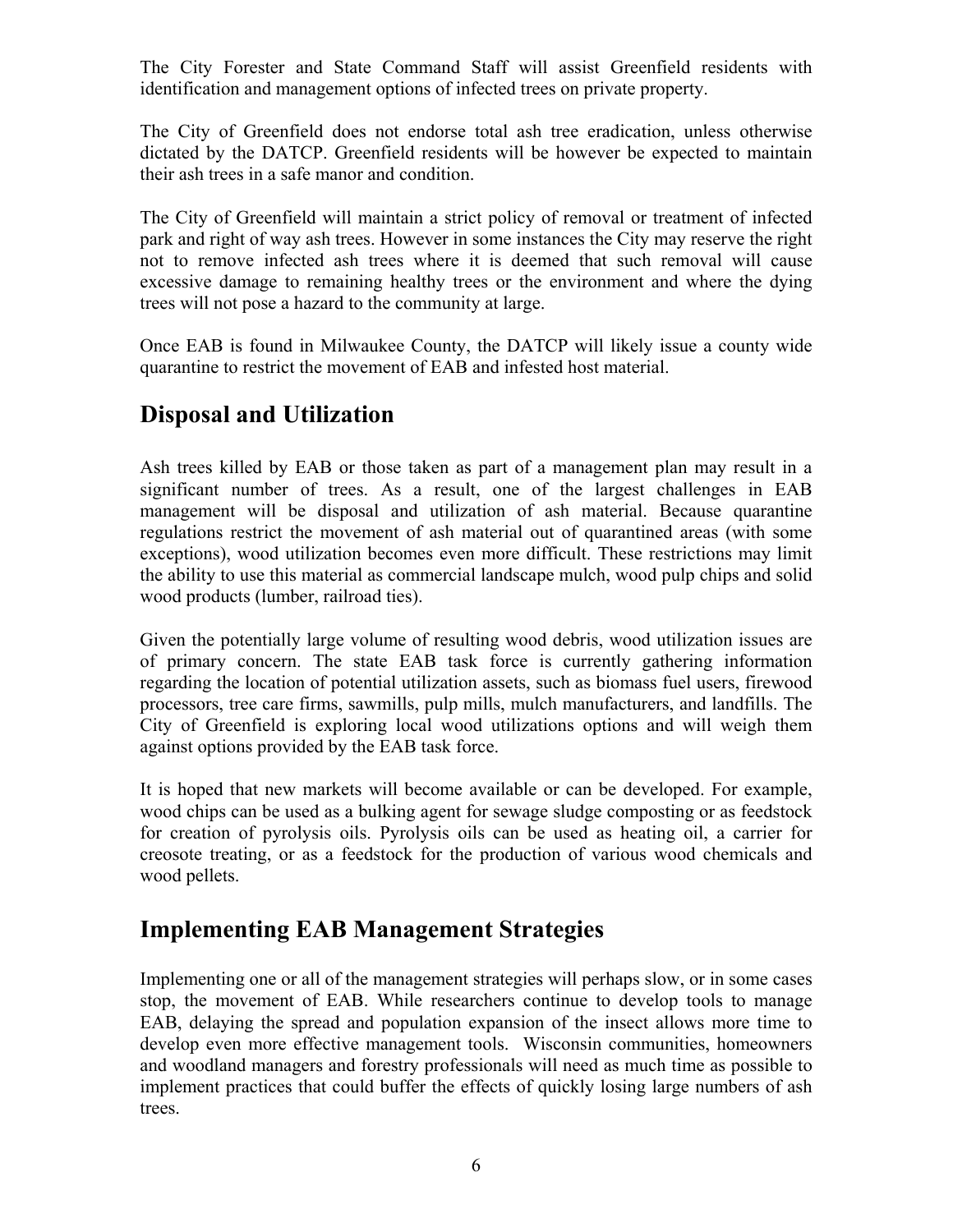*Management strategies are based on research findings and the experience of managers working with EAB. Some of the management options are considered experimental and may change as new information is acquired. The most current and best information must be used when evaluating options.* 

## **Management Strategies**

#### **Factors that Influence Feasibility of Control or Containment Strategies**

#### **1. Age and Size of Infestation**

Recent research has provided a reliable method for determining the age of an infestation. Infestations that have been present for several years have had the opportunity to become established and spread. It is much more difficult to determine the boundaries of these infestations. Large infestations covering a range of habitats and landowners are typically more difficult to manage aggressively.

#### **2. Ash Density and Distribution Within and Adjacent to Infestation**

This information, obtained from a combination of existing resource maps, database and newly collected data will give decision-makers insight into the amount of resource at risk in the area. Areas with higher densities of ash will create serious management challenges.

#### **4. Proximity to Other Infestations**

Examining how each infestation fits in the bigger picture of a larger infested area will guide strategic management decisions and allow more efficient use of available resources. The proximity to existing infestations affects the likelihood for success of certain management strategies. This factor is closely related to the likelihood of reintroduction.

#### **6. Risk of Artificial Spread from a Location**

Knowledge of the level of risk of artificial spread and how it may occur will help determine the likelihood of successfully managing an infestation and determine the strategies needed to minimize artificial spread. If a site is deemed a high risk for further spread, managers may wish to focus additional efforts at reducing that risk.

#### **7. Presence of Natural Dispersal Corridors**

The presence of natural dispersal corridors could provide additional challenges and require managers to focus on options for limiting spread through these corridors. The presence of such corridors may increase the likelihood of a particular management strategy designed to restrict movement through that corridor. In contrast, a site that is very isolated with limited corridors for dispersal may be managed differently since spread may be less likely.

#### *Making decisions related to the implementation of control or containment options must include evaluation of the factors that influence feasibility and selection.*

#### **Factors that Influence Selection of Control or Containment Options**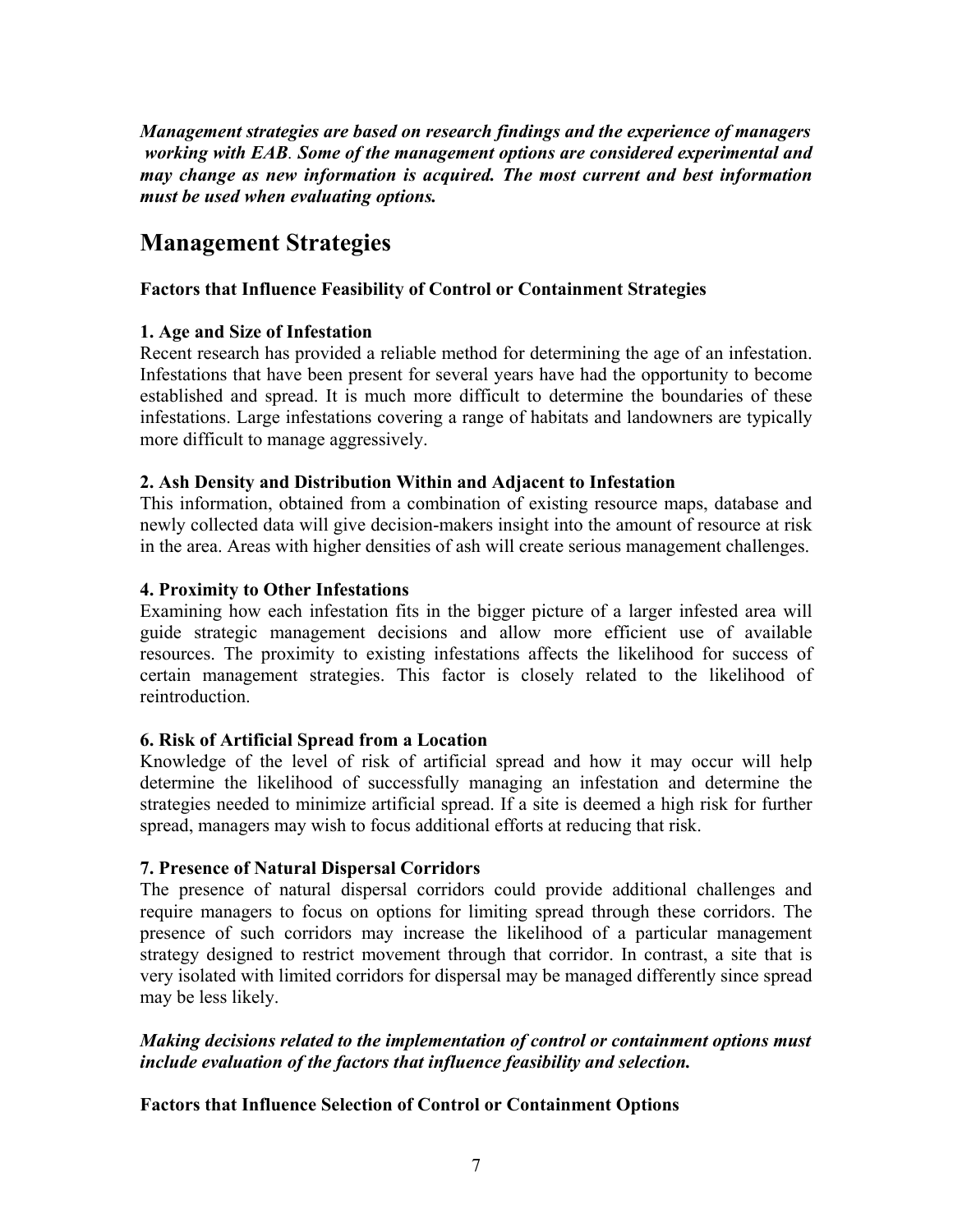- 1. Environmental impact
- 2. Land ownership
- 3. Land use and classification (e.g. state natural area, agricultural, river edge, swamp, etc.)
- 4. Cost of implementing management
- 5. Availability of resources to carry out management
- 6. Sociological impact
- 7. Size of infestation

*The above factors have been identified as important to analyze as part of the process for selecting a control or containment option. The order of the factors is not significant. The influence of one may outweigh others and each infestation should be analyzed separately.* 

## **Management Strategies**

#### **Integrated EAB Control or Containment: Taking No Action**

Taking no action means EAB is permitted to multiply and expand without any human intervention. The rate of spread of EAB across the landscape will be much greater if no action is taken.

## **Considerations**

When choosing to take no action, EAB management is reactive instead of proactive. The general consensus based on research findings and survey work concludes that most ash will be eliminated from the landscape.

1. There is little or no evidence of any inherent resistance or tolerance in any species of native ash in North America.

2. There is little or no evidence of any environmentally based resistance due to soil types, moisture, nutrients, light, heat and topographic position.

## **EAB in Greenfield**

1. Who will be responsible for removing EAB-infested trees?

Answer: The residents of Greenfield are responsible for maintaining all privately owned trees in a safe manor and condition. The City will not force removal except in instances where public safety is a concern. The City of Greenfield will continue to strictly enforce its hazard tree policy.

The City of Greenfield Department of Public Works will continue to be responsible for the safe management and removal if necessary of all municipally owned park and right of way trees.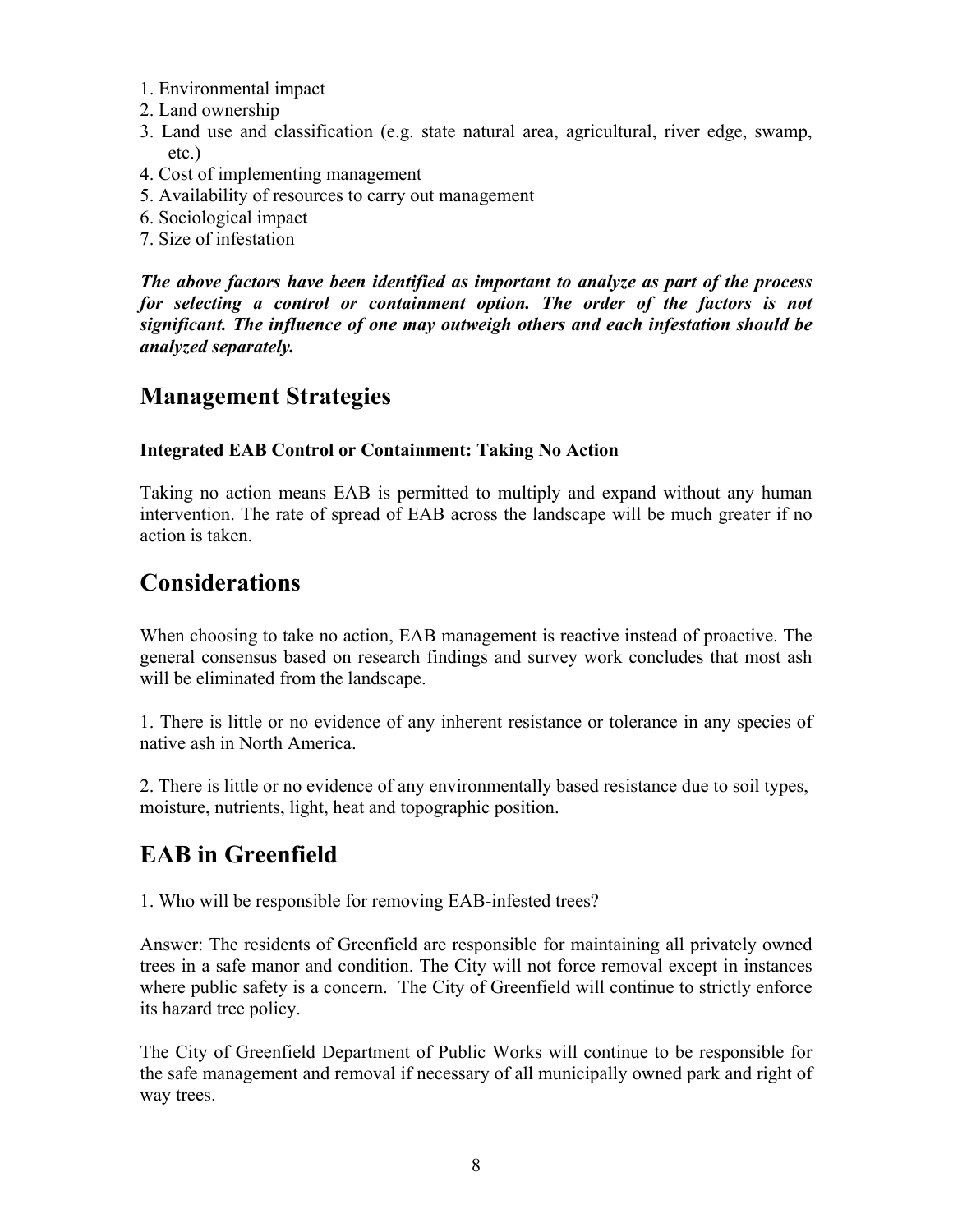2. Can the DPW handle the additional work without additional financial resources?

Answer: Not likely. The DPW and City forester are exploring management options to improve crew and equipment efficiency. The City is also exploring wood utilization options to help defer some of the expenses associated with wood storage, treatment and removal. Communities that have already experienced EAB infestations have had their budgets stretched to the limits often suspending maintenance and equipment purchases for several years as EAB moves through the community.

3. How will EAB infested trees be disposed of?

Answer: The City will provide a safe area for storage and processing of diseased wood removed by City crews and Greenfield residents only.

Commercial tree and landscape companies will be charged a fee to dispose of ash wood in the municipal storage area. Fee yet to be determined.

4. Who will be notified of a possible EAB problem, and how will citizens receive EAB information?

Answer: General EAB information will be distributed on a county wide basis. The Department of Public works, the City Forester and the City website can provide answers to specific questions posed by residents.

## **Conclusions**

Ultimately effective management of this potentially devastating pest must be a dynamic process of continual analysis, assessment and adjustment of techniques and policy as needed.

Our urban forest is a valuable and under-utilized resource that can be 'put to work' to positively impact storm water problems, air pollution, and climate change. We need to protect what we have while planning and replanting for a sustainable, pest resistant urban forest in the City of Greenfield. The support, cooperation and commitment of the City fathers and residents of Greenfield will determine whether we can preserve the quality of life and our environment in Greenfield.

## **Available resources**

EAB information can be found at the Wisconsin Emerald Ash Borer Resource website at emeraldashborer.wi.gov (exit DNR) and at the Websites of the DNR, DATCP, the University of Wisconsin and UW-Extension, the U.S. Department of Agriculture-Animal and Plant Health Inspection Service, and the U.S. Forest Service. These agencies share responsibility for responding to EAB. The Wisconsin Emerald Ash Borer Resource Web site also has a link to the Wisconsin Emerald Ash Borer Response Plan (pdf) (exit DNR), which details how state and federal agencies will respond to EAB finds.